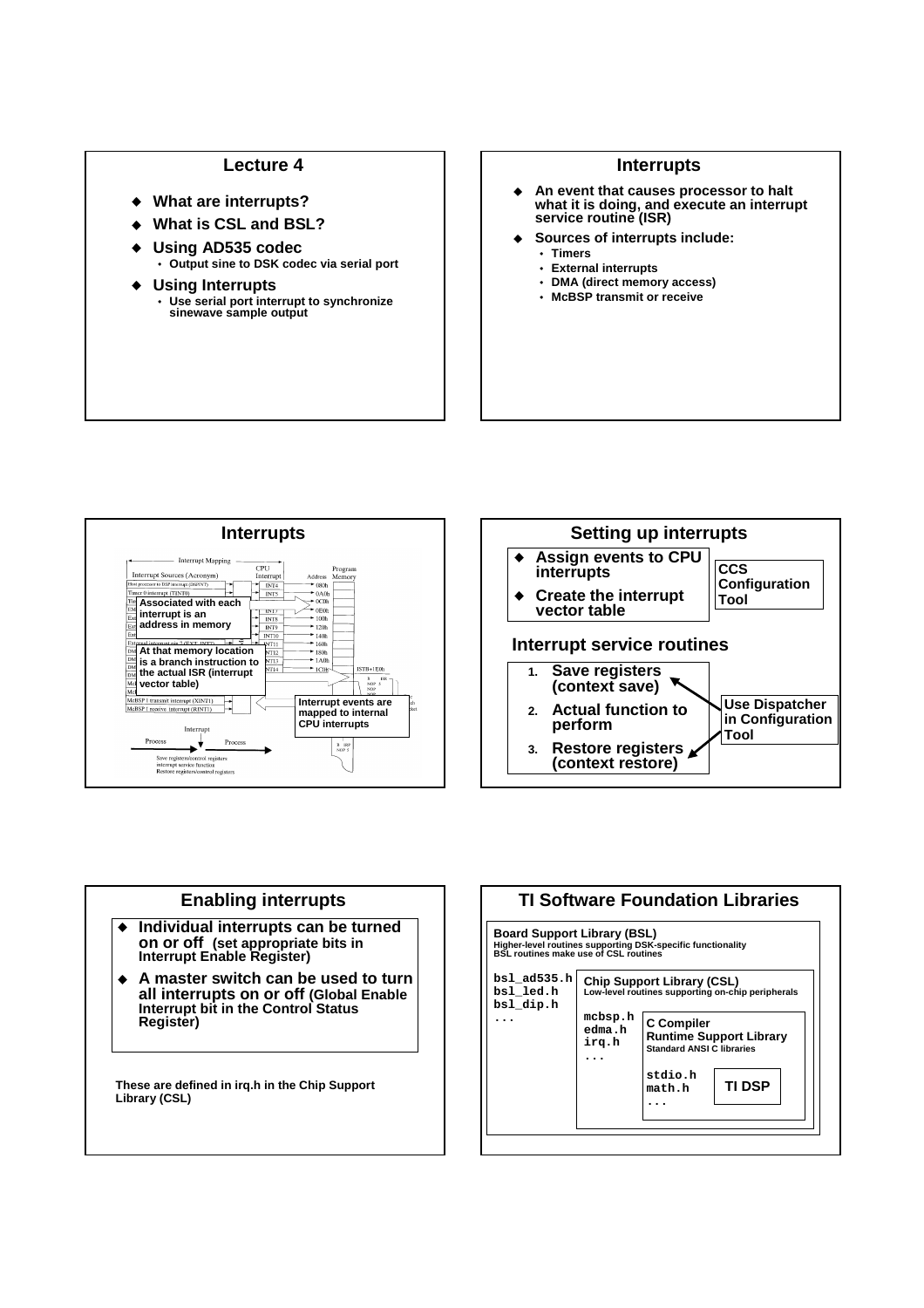| 'C6000 CSL Modules                                |                                                                                  | <b>'C6711 DSK BSL</b>  |                                                                                  |
|---------------------------------------------------|----------------------------------------------------------------------------------|------------------------|----------------------------------------------------------------------------------|
| CSL.<br>CHIP<br>Specify device                    | <b>CSL</b> initialization                                                        | BSL.                   | <b>BSL</b> initialization<br><b>BOARD</b> specify board                          |
| CACHE<br>Cache<br>DAT<br>DMA                      | Device independent data copy/fill<br>Direct memory access                        | AD535<br>DIP.<br>FLASH | Access audio codec<br><b>Read board DIP switches</b><br><b>Program FLASH ROM</b> |
| <b>EDMA</b><br><b>EMIF</b>                        | Enhanced direct memory access<br>External memory interface                       |                        | Write LED's<br><b>DSP/BIOS</b>                                                   |
| HPI<br>IRQ.<br><b>MCBSP</b><br>PWR.<br>Power down | Host port interface<br>Interrupt controller<br>Multichannel buffered serial port | <b>HWI</b>             | <b>Hardware interrupts</b>                                                       |
| STDINC Standard include<br>TIMER<br>Timer         |                                                                                  |                        |                                                                                  |

| <b>General Procedure to use BSL/CSL</b> |                                                                                                                                                 |  |  |  |
|-----------------------------------------|-------------------------------------------------------------------------------------------------------------------------------------------------|--|--|--|
| 1. Declare variables                    | Usually handle & configuration                                                                                                                  |  |  |  |
| Example:                                | AD535 Handle myHandle;<br>AD535 Config myConfig = $\{$<br>AD535 LOOPBACK DISABLE,<br>AD535 MICGAIN OFF,<br>AD535 GAIN ODB,<br>AD535 GAIN 0DB }; |  |  |  |

| <b>General Procedure to use BSL/CSL</b> |                                                                                                                               |  |  |  |
|-----------------------------------------|-------------------------------------------------------------------------------------------------------------------------------|--|--|--|
| l. Declare variables                    | Usually handle & configuration                                                                                                |  |  |  |
| 2. Open peripheral<br>Reserves resource | Provides 'handle' to reference resource<br>(AD535 localld is a pre-defined pointer,<br>specifically for the codec on the DSK) |  |  |  |
| Example:                                | AD535 Handle myHandle;<br>AD535 Config myConfig = $\{$<br>AD535 LOOPBACK DISABLE,  };                                         |  |  |  |
|                                         | main() { $myHandle = AD535_open(AD535-localid);$                                                                              |  |  |  |





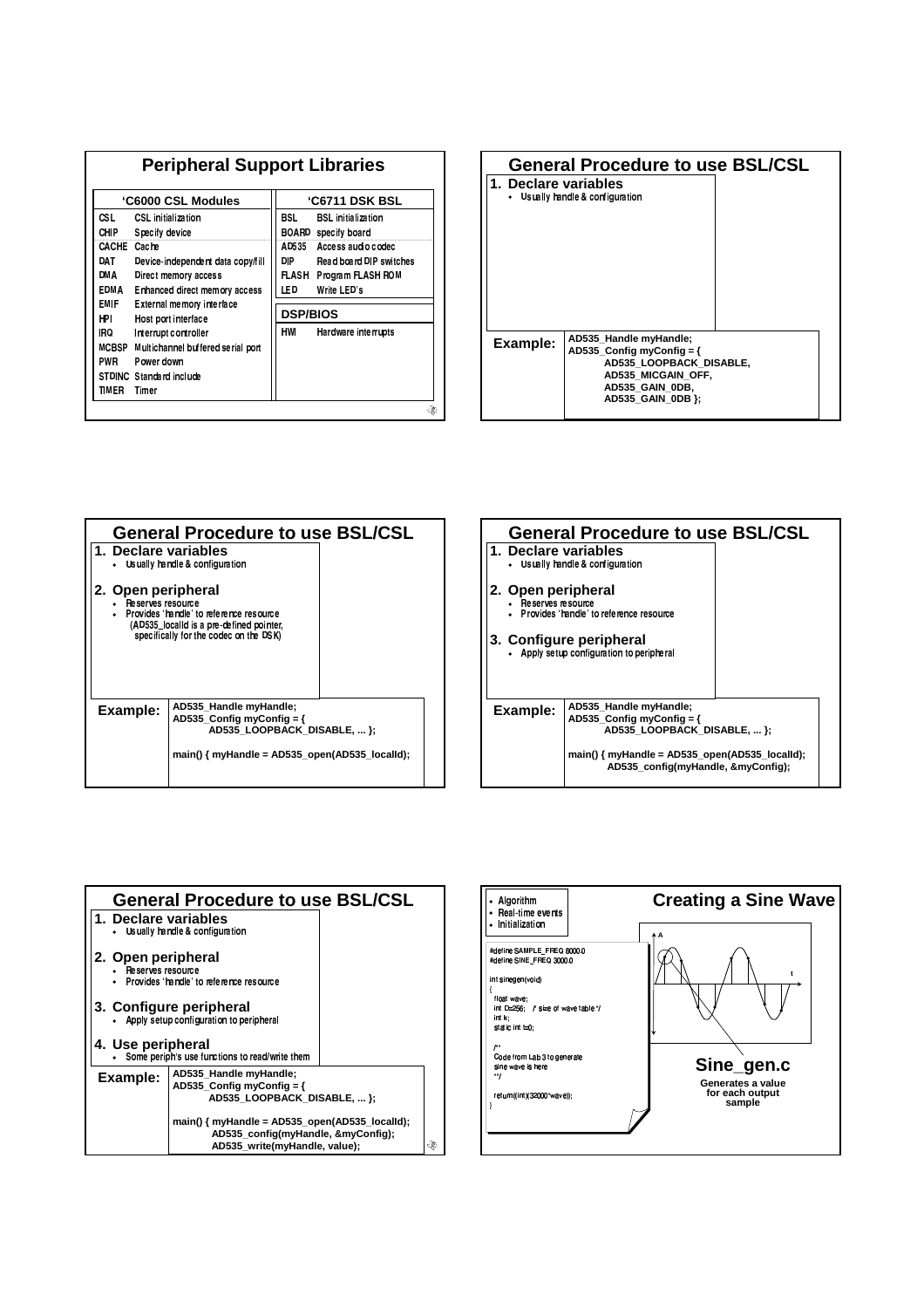









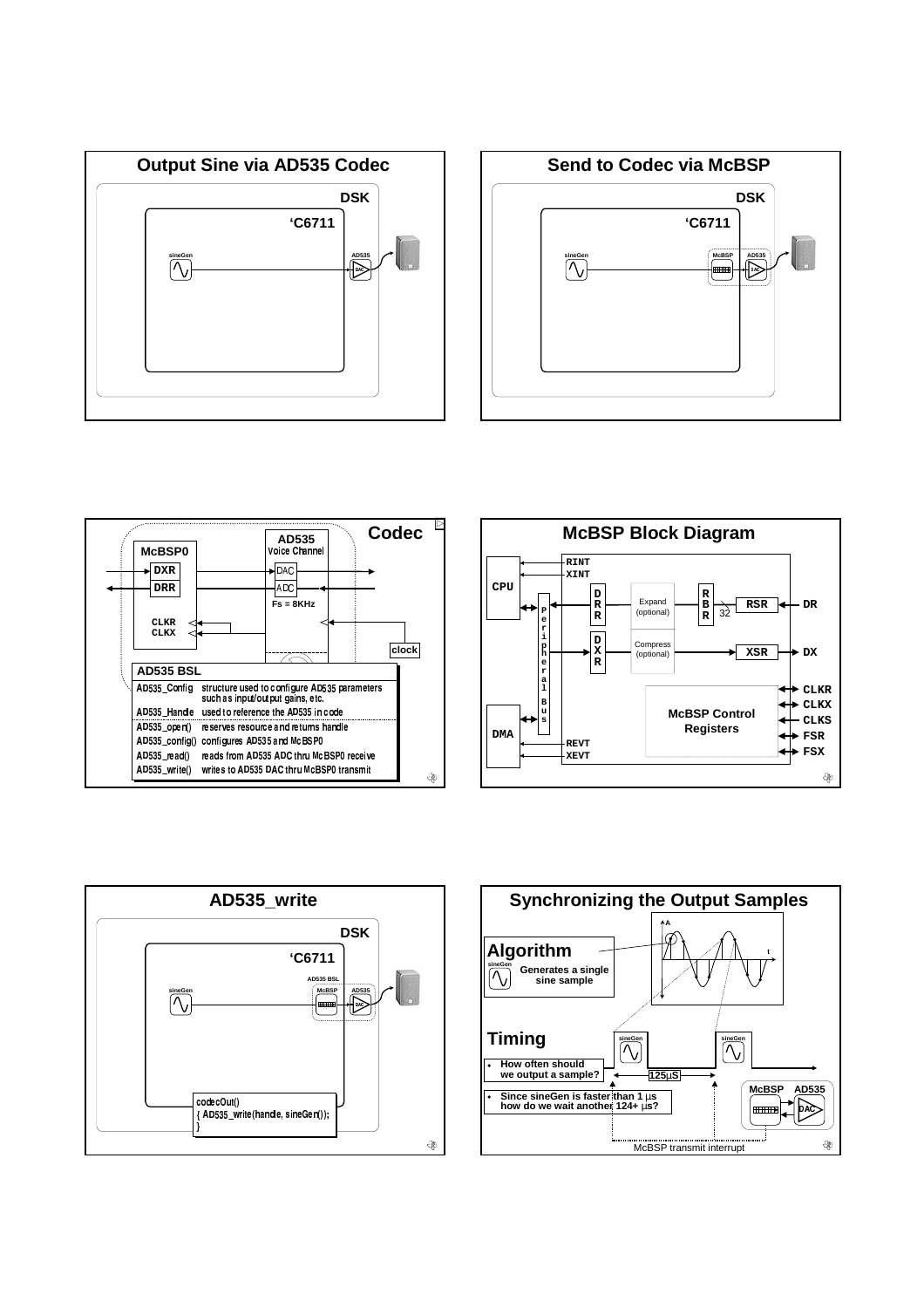